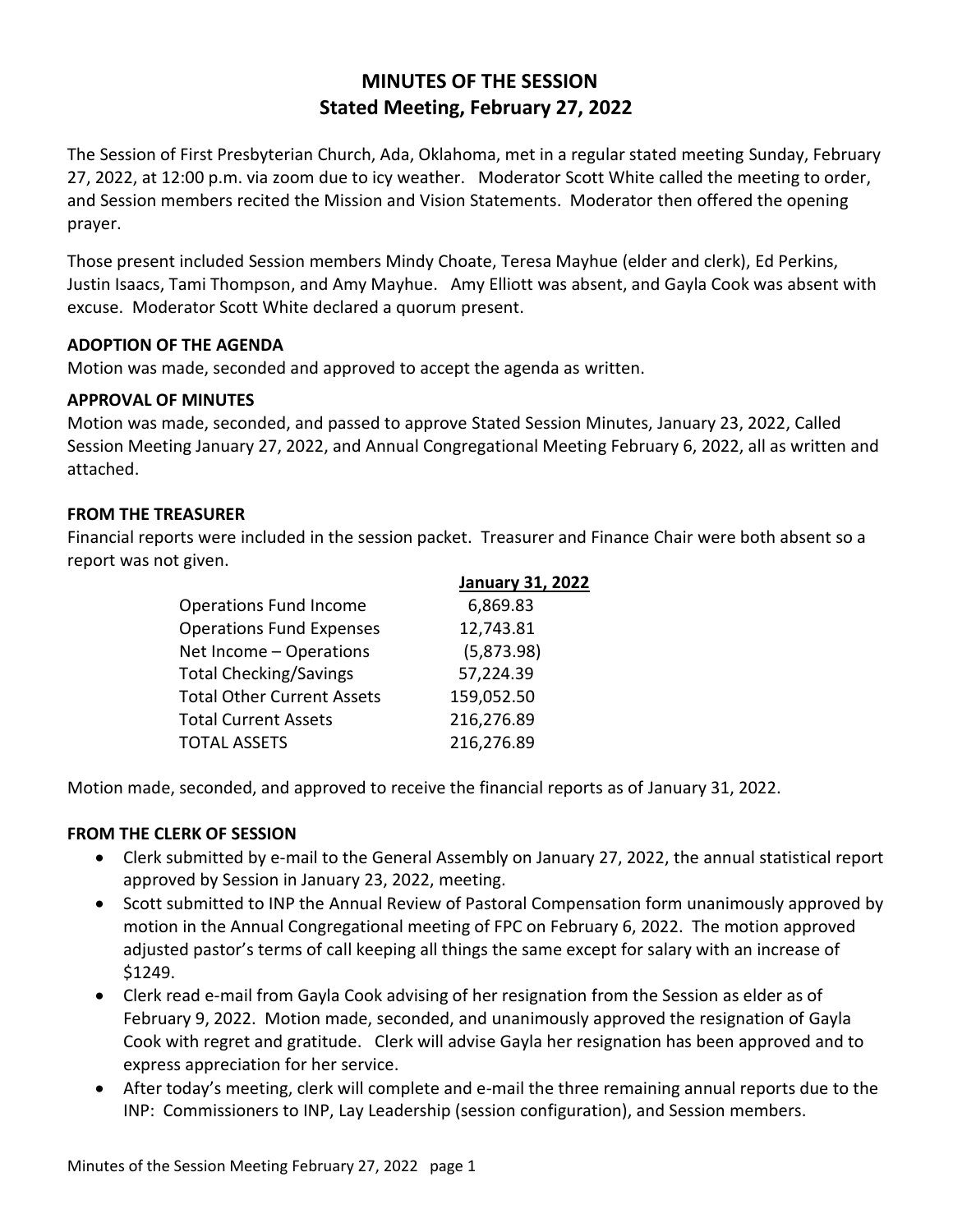Clerk and Scott attended the Stated Meeting of Indian Nations Presbytery on Friday, February 25, 2022, via zoom. Clerk will prepare a report for next Session meeting packet.

Mass e-mail mailings from Indian Nations Presbytery are forwarded to Session members, Moderator, and Treasurer. Significant e-mails are recorded:

- $\bullet$  3/2/22 E-mail received from Synod of the Sun SunSpots special episode Ukranian refugees
- 3/2/22 E-mail received from Dr. Laurie Kraus, Director, Presbyterian Disaster Assistance Information on how to donate to Ukraine

# **DISTRIBUTION OF DRAFT** *SESSION MANUAL OF ADMINISTRATIVE OPERATIONS*

- Draft *Session Manual of Administrative Operations* was sent to Session members via google drive on February 18, 2022. The binder version is available in the office or will be in church building on Sunday, March 6. It is a requirement to have one and reapprove it with any changes.
- Scott pulled the manual up on google drive and reviewed it with Session members.
- Motion made, seconded, and approved unanimously to adopt the draft *Session Manual of Administrative Operations* as the *Session Manual of Administrative Operations*.

# **DECISIONS ON SESSION CONFIGURATION - 2022**

- Agreed to remove media relations as a task force but Justin will check with Johnna and Karah to see if they would be willing to keep social media up to date.
- Agreed it is time to remove covid task force. It was greatly needed the last two years and filled a critical role concerning information about covid guidelines. It is time now for it to be Session work as a matter of continuing business for Session meetings henceforth.
- Agreed the Steering Committee would be nice to have but has been inactive since 2019 and to able to staff at this time.
- Partial Session configuration will be fully completed at or before next Session meeting.

| <b>Clerk of Session</b>                                              | Teresa Mayhue                            |  |
|----------------------------------------------------------------------|------------------------------------------|--|
| <b>Christian Education</b>                                           | Teresa Mayhue                            |  |
| Congregational Life and Membership                                   | Amy Mayhue                               |  |
| Finance                                                              | Amy Elliott, Mindy Choate                |  |
| Mission and Evangelism                                               | Justin Isaacs                            |  |
| Personnel and Administration                                         | Mindy Choate, Amy Elliott                |  |
| Property                                                             | Justin, Edmon                            |  |
| Worship                                                              | Edmon, Tami                              |  |
| Congregational Nominating Comm.                                      |                                          |  |
| <b>Commissioner to Presbytery</b>                                    | Teresa Mayhue                            |  |
| <b>Congregational President</b>                                      | Amy Elliott (Finance Chair)              |  |
| <b>Congregational Vice-President</b>                                 | Justin Isaacs (Property Chair)           |  |
| Treasurer                                                            | <b>Carol Peshehonoff</b>                 |  |
| <b>Wedding Coordinators</b>                                          | Karah Thompson, Regina Robertson, Amy M. |  |
| 002 recorded and approved unanimously to adont Session Configuration |                                          |  |

Motion made, seconded, and approved unanimously to adopt Session Configuration 2022.

# **ELDERS OF THE MONTH – 2022**

Minutes of the Session Meeting February 27, 2022 page 2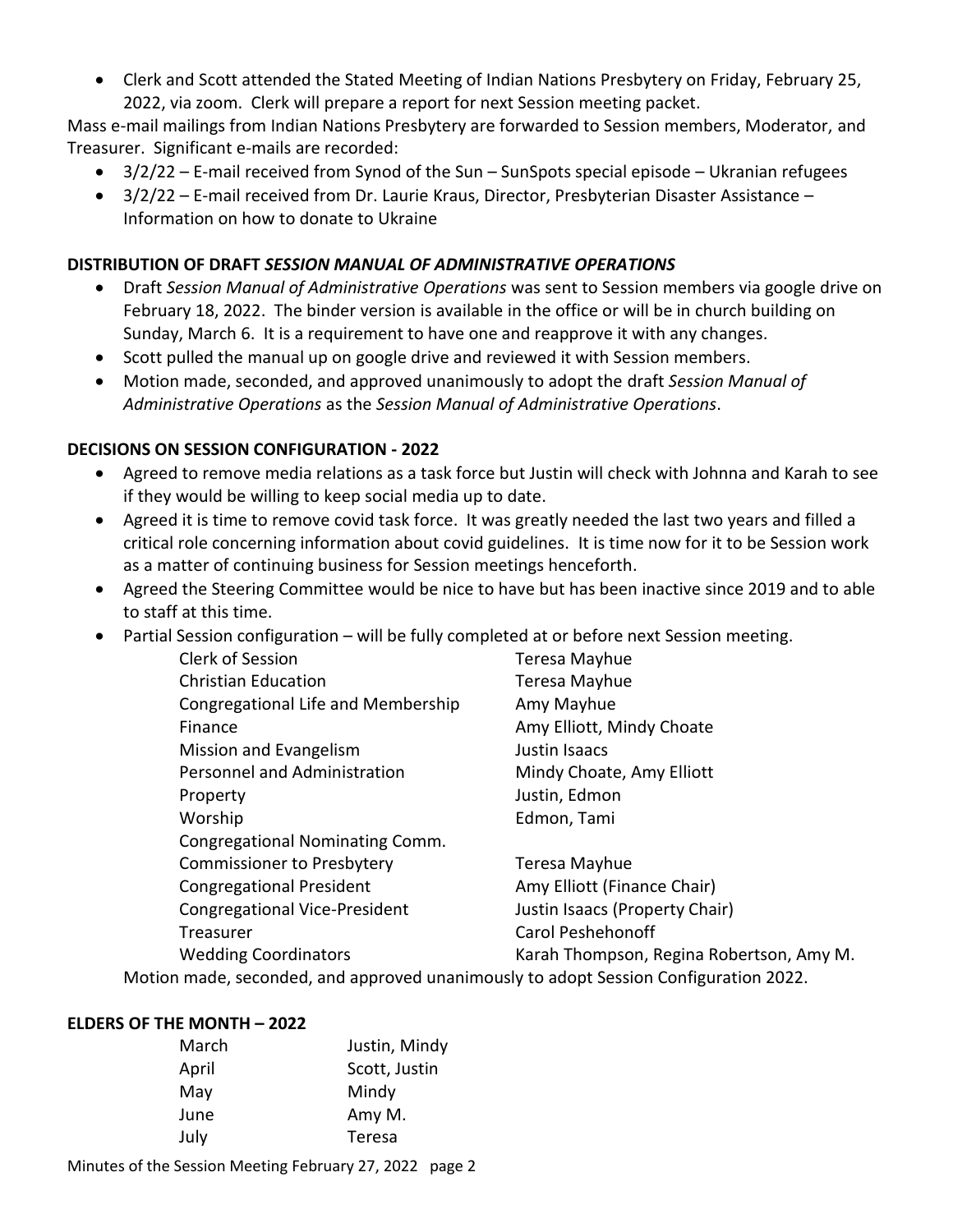| August    | Justin |
|-----------|--------|
| September | Mindy  |
| October   | Tami   |
| November  |        |
| December  |        |
| January   |        |
| February  |        |
|           |        |

# **THE MINISTRIES, BY COMMITTEE**

Committees in transition – no meetings or reports except Nominating Committee and Deacons.

- 1. From the COVID-19 Task Force
- 2. From Christian Education Committee
- 3. From Congregational Life and Membership Committee
- 4. From Deacons by Justin Isaacs.
	- Deacons will need to do some fundraising this spring to replenish their budget.
- 5. From Finance Committee
- 6. Media Relations
- 7. From Mission and Evangelism Committee
- 8. From Nominating Committee by Amy Mayhue
	- Bruce Weems is the nominee as Session member from Nominating Committee to fill the vacancy left by David Piercy's resignation in September, 2021.
	- Motion made from committee approved unanimously to call a congregational meeting on Sunday, March 20, to nominate and elect Bruce Weems as Session member Class of 2023 to fill David Piercy's vacancy.
- 9. From Personnel and Administration
- 10.From Property
- 11.Steering
- 12.Worship

# **CONTINUING BUSINESS**

- Motion made, seconded and approved to adopt as the FPC Covid policy from today forward to follow CDC recommendations, and communion will be served as traditionally served with the option of bread in baggies. Five yes votes, one no
- Scouting Unit 4–Kurt Jackson, Charter Organization Representative No report. Chili feed this Friday, 4:30-8:00 - Scout Sunday this Sunday, March 6.

#### **NEW BUSINESS**

• No new business.

**UPCOMING KEY DATES:** (March calendar attached.)

- 1. Elder of the Month for March: Justin Isaacs, Mindy Choate
- 2. Troop 4 Chili Feed: Friday, March 4, 4:30-8:00 p.m.
- 3. Congregational meeting Sunday, March 20, 10:45 in the sanctuary
- 3. Next Session Meeting: March 27, 2022, 12:00 noon, Westminster Center Teresa will order lunch.